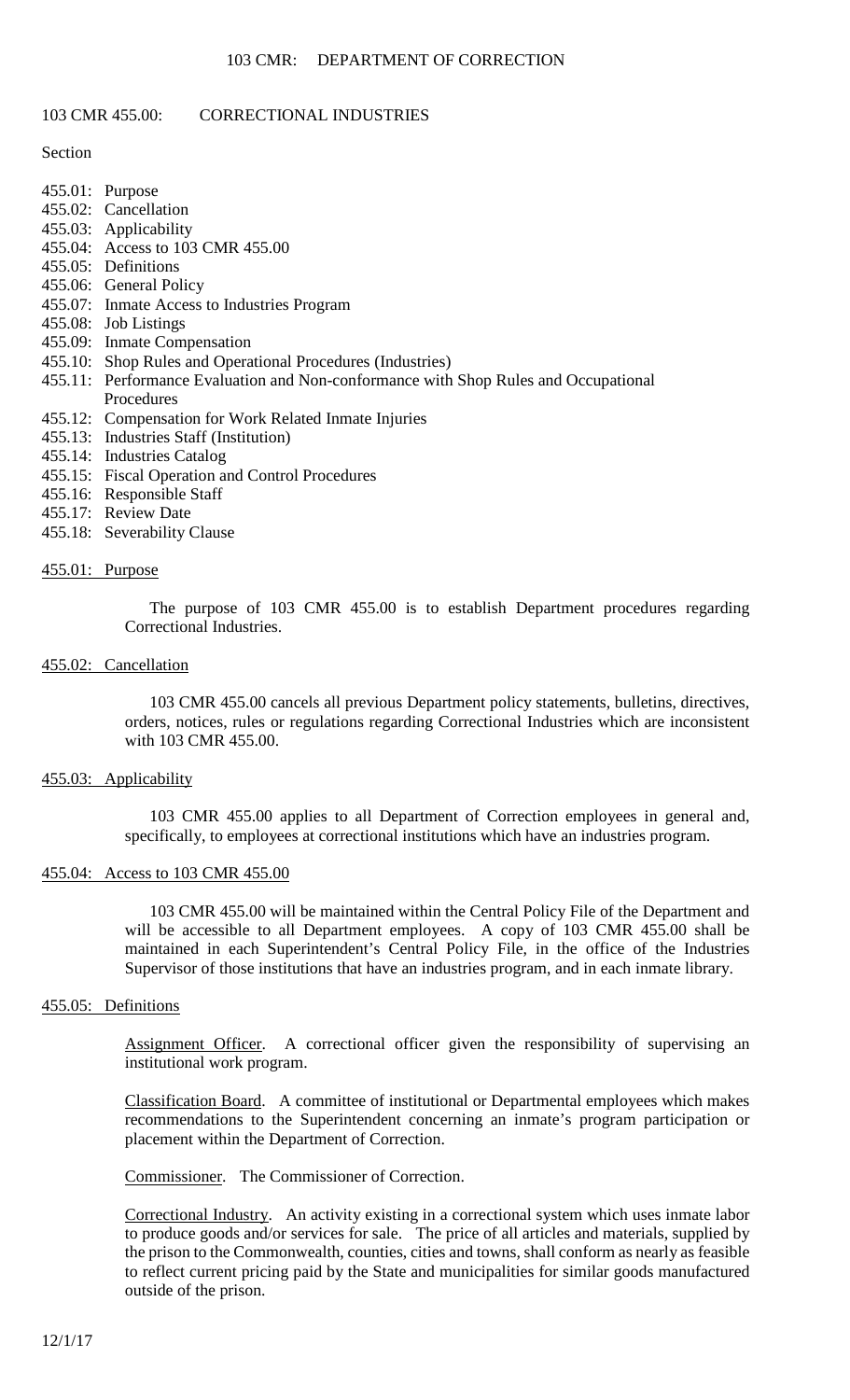#### 455.05: continued

Department. The Department of Correction.

Director of Industries. The person who is responsible for the operation and direction of all Correctional Industries.

Directory of Occupations. A document published by the U.S. Department of Labor which classifies all job descriptions by number.

Industries Supervisor. The Industries staff person who is appointed by the Commissioner to oversee and manage the industries operation of a particular institution.

Operating Unit. One distinct operation of industries activity which may be operated as a cost center or separate accounting entity. It may take the form of a manufacturing operation such as furniture making or a service activity such as warehousing.

Superintendent. The Chief Administrative Officer of a Correctional Institution.

## 455.06: General Policy

The Industries Division operates as a part of the Department of Correction. The primary mission of Industries, as with the Department of Correction, is the safety of the public. Institutional security is the primary objective within which all industries activities and programs are carried out. While profitability and the creation of inmate employment are goals of the program, they must never be allowed to supersede security as the primary objective.

The Department of Correction will, within the framework of security, attempt to create industries programs which include, but are not limited to the following:

(1) A maximization of inmate work opportunities within our institutions consistent with cost efficiency and security;

- (2) A work environment which mirrors that found in comparable outside industry;
- (3) Use of current technology wherever possible;
- (4) High standards of production as measured by quantity and quality;
- (5) Opportunities for a wide range of skill development;
- (6) Linkage between job performance and rewards for participants;
- (7) Development of programs which are self-sustaining and economical for the taxpayer.

## 455.07: Inmate Access to Industries Programs

Each Superintendent who has an industries program in the institution, in conjunction with the Industries Supervisor, shall develop a method of inmate assignments to the industries program which shall include, but not be limited to:

- (1) Compulsory job assignments within the limits of the industries programs' needs;
- (2) Work force requirements to fill job vacancies;
- (3) Procedures for posting job assignment vacancies;
- (4) Prior to being hired for an initial industries position, an inmate shall be screened by a Classification Board. The screening process shall include the following:
	- (a) Determination of suitability and eligibility for a skilled or unskilled industries position in accordance with 103 CMR 455.08: *Job Listings*.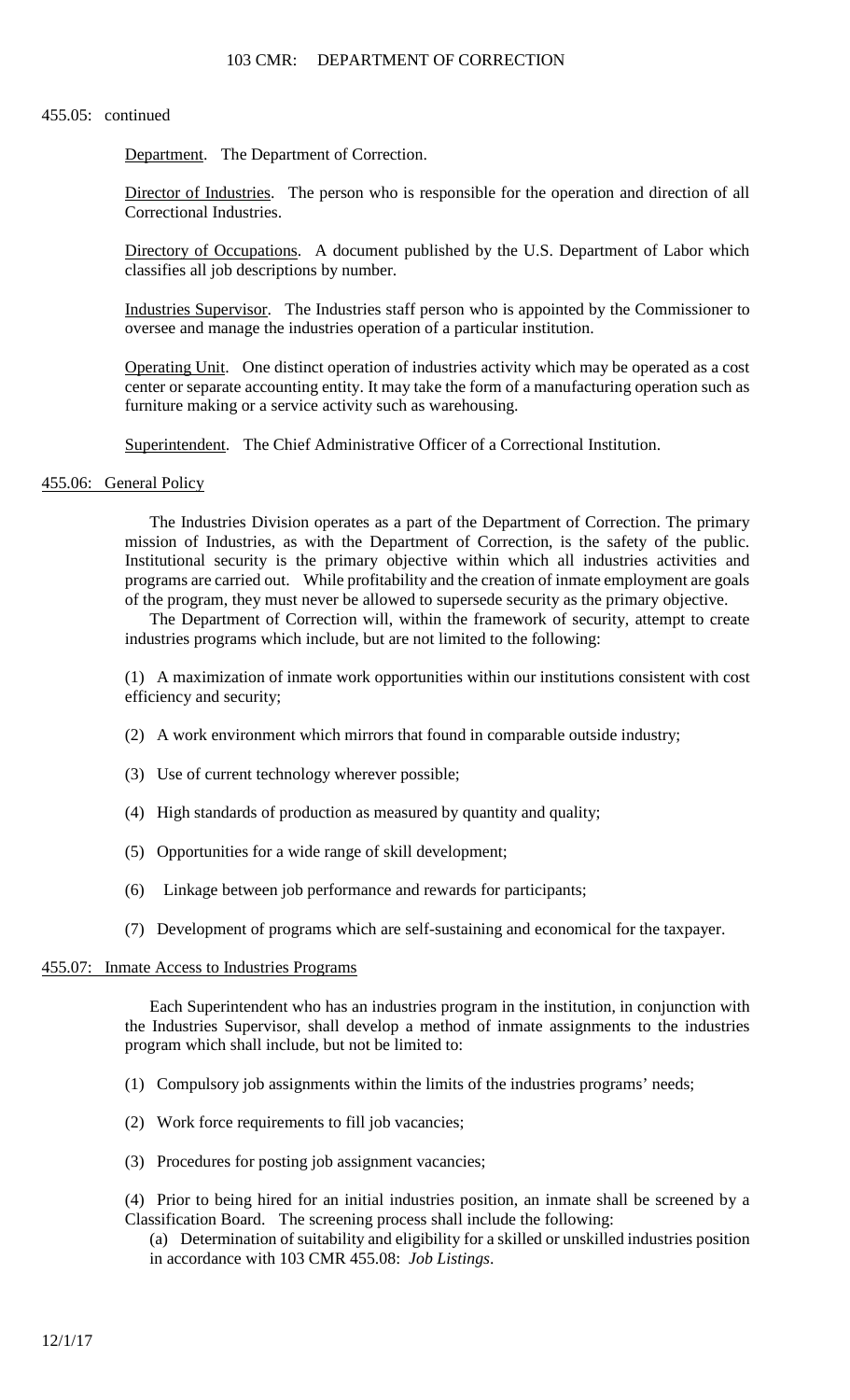#### 455.07: continued

(b) Once such determination regarding suitability and eligibility is made, an industries position referral form shall be completed by the Classification Board Counselor and forwarded to the Assignment Officer or designee.

(c) The Assignment Officer or designee shall forward the referral form to the Industries Supervisor (or designee) for the purpose of interviewing the inmate.

(d) Once the Industry Supervisor has made a decision regarding the referred inmate's hiring, he or she shall complete and return the Industries Referral Form to the Assignment Officer who will then forward the form to the designated classification staff member for placement in the inmate's six-part folder.

(5) Subsequent job assignments within the industries division will not require a classification hearing but will be at the discretion of the Industry Supervisor.

(6) It shall be the responsibility of the designated classification staff member to monitor and appropriately channel incoming industry referrals and to generate industry referrals both internally and for other institution industry programs as well. If all other factors permit, they will seek transfer of the inmate to the institution with an industry requiring that skill.

### 455.08: Job Listings

(1) A listing of the necessary number of jobs by title and rating shall be established for each institutional shop. All listings shall be approved by the institution Superintendent and the Department's Director of Industries.

(2) All industrial jobs shall be rated and listed in accordance with the Directory of Occupations.

(3) Job availability shall be communicated through the Institutional Assignment Officer.

(4) The Prison Industries Skilled Labor Position Booklet shall be made available to all classification board members. This booklet identifies available industry positions at participating institutions in accordance with position listings defined in the Directory of Occupations.

## 455.09: Inmate Compensation

(1) In accordance with M.G.L. c. 127, § 48A, the Commissioner is authorized, subject to appropriation from the General Fund, to establish a system of compensation for inmates of the correctional institutions of the Commonwealth who perform good and satisfactory work. The Commissioner may establish a graduated scale of compensation to be paid to inmates in accordance with their skill and industry, and the Commissioner shall establish, and may at any time amend or annul rules and regulations for carrying out the purposes of 103 CMR 455.09.

(2) Hourly wages for inmates shall be determined by the percentage of the work force and degree of skill observed by and demonstrated to the Shop Instructor or Shop Manager who reports directly to the Industries Supervisor.

(3) Full time employees are those who work all day, morning and afternoon in the Industrial Shops for no less than 30 hours a week. Part time employees are those employees who work every morning (approx. 70 hours a month) or every afternoon (approx. 50 hours a month). Where necessary and practical, evening work hours may be established and counted toward full time. Generally, only inmates working full time in Industries will be eligible for top pay grades. Inmates who are working part time will receive lower pay unless they are highly skilled and it is to Industries advantage to employ them part time at the top pay grades.

(4) Inmates working full time schedules will be entitled to compensation at time and a half for those hours worked in excess of their normal full time work day.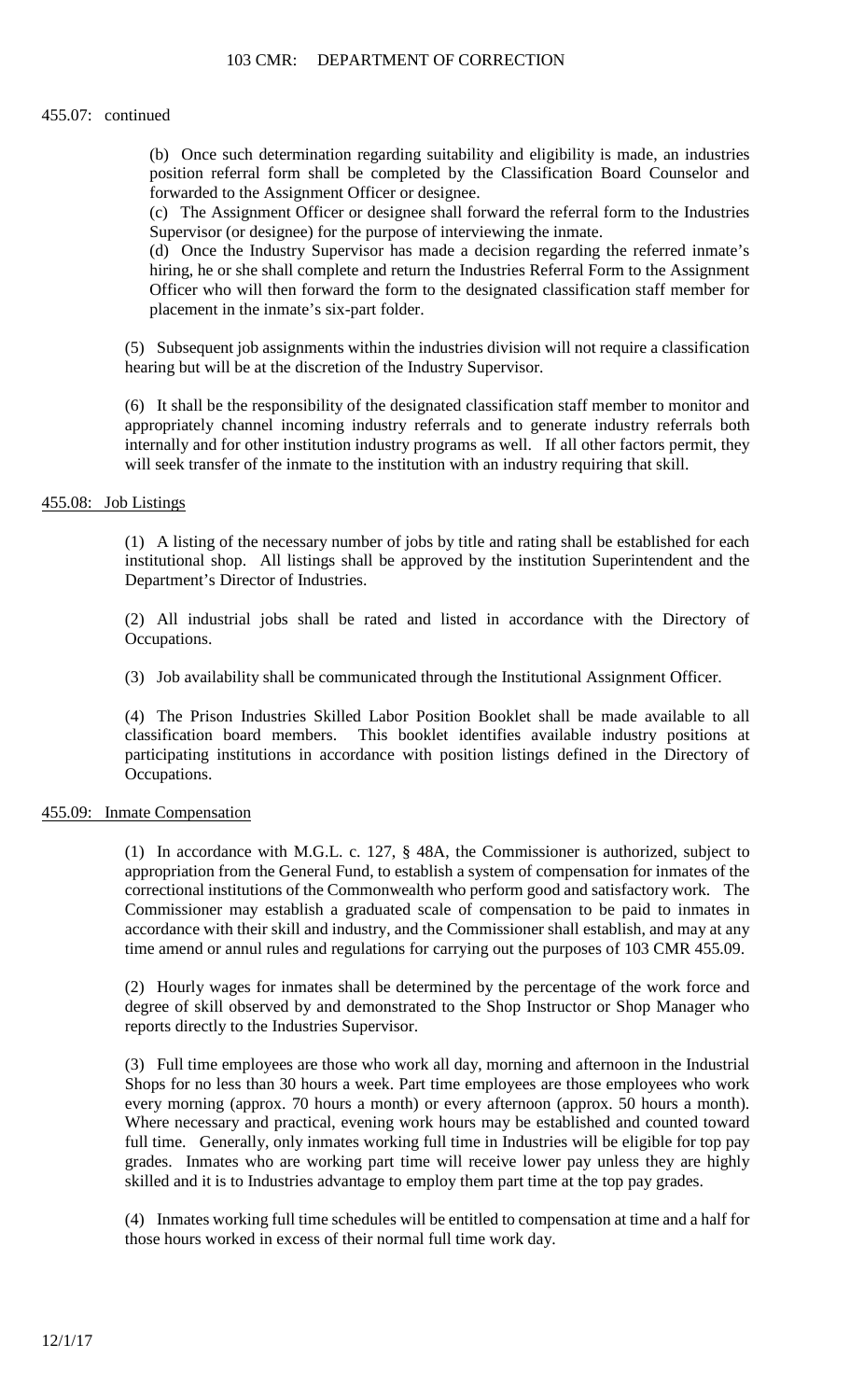#### 455.09: continued

(5) Wage increases shall not be allowed for any period during which industrial good time is disallowed. An increase based upon actual employment may be withheld for violation of institution/shop rules, shop security, safety rules, Department rules and procedures, or operational procedures.

(6) Payment will be made for those legal holidays as defined in M.G.L. c. 4, § 7 provided that the inmate has worked their regular scheduled shift the day prior to and their regular scheduled shift the day the shop opens immediately following a holiday.

(7) Industrial good time will be given to inmates who work 80% of his or her available scheduled work during the month at the rate of ten days per month.

(8) Good time credits are normally to be awarded for satisfactory and diligent work on the basis of a full-calendar month participation.

#### 455.10: Shop Rules and Operational Procedures (Industries)

Each Superintendent, in cooperation with the Industries Supervisor, shall develop rules and operational procedures for each Industries Shop. 103 CMR 455.00 and operational procedures shall be reviewed by the Director of Industries to insure commonality between institutions of the same security level. Each inmate shall read the Shop Rules and Operational Procedures, then sign a form, indicating he or she has read and understood them.

These Shop Rules and Operational Procedures shall include, but not be limited to:

(1) Inmates should not be out of work unless it is absolutely mandatory (*e.g.*, medical appointments). Institutions should strive to schedule all other appointments around work schedules (*e.g*., haircuts, canteen, classification hearings, *etc*.). Call out time for personal affairs (*e.g*., visits) requires previous authorization from the shop supervisors.

(2) No inmate employees may be idle in the shop area. All inmates will be given ample work to remain productive for the entire time they are in the shop area. Any activity not related to work (games, exercising, *etc*.) shall not be allowed. Each inmate will be required to work at a job and every effort will be made to assign jobs in accordance with the inmate's ability to perform the job. If there is insufficient work in the assigned work area, the inmate may be required to work in another area. An inmate may be required to work in another shop on a temporary basis.

(3) Working hours are to be established by the Director of Industries and the Superintendent for each industries location. Working hours will be no less than six hours per day (approx. hours to be 8:00 A.M. to 11:30 A.M. and 1:00 P.M. to 3:30 P.M.) unless otherwise determined by the Director of Industries and approved by the Institution Superintendent at the industries location.

(4) Full time employees will work both morning and afternoon. If an inmate is hired on a part time basis, he or she will work either every morning or every afternoon during the work week unless otherwise approved by the Director of Industries.

(5) Each inmate who is employed by Industries will punch his or her own timecard at the beginning and end of each work period. After punching in, he or she will give the timecard to the instructor for whom he or she works. A Shop Manager or Instructor will supervise and monitor inmate use of the time clock by reviewing each timecard. When no time clock is available, such as outside the institution work crews in renovation and construction, the inmate will be logged in and out on a log sheet by their instructor.

(6) If an inmate is laid off due to lack of available work in the shop and through no fault of his or her own, he or she may be hired back at the same pay grade held at time of layoff when an opening exists. If the pay grade previously held by the inmate worker is not open, he or she will be given the next lowest pay grade available and will have seniority for the next opening, provided he or she has maintained the qualifications for the higher pay grade.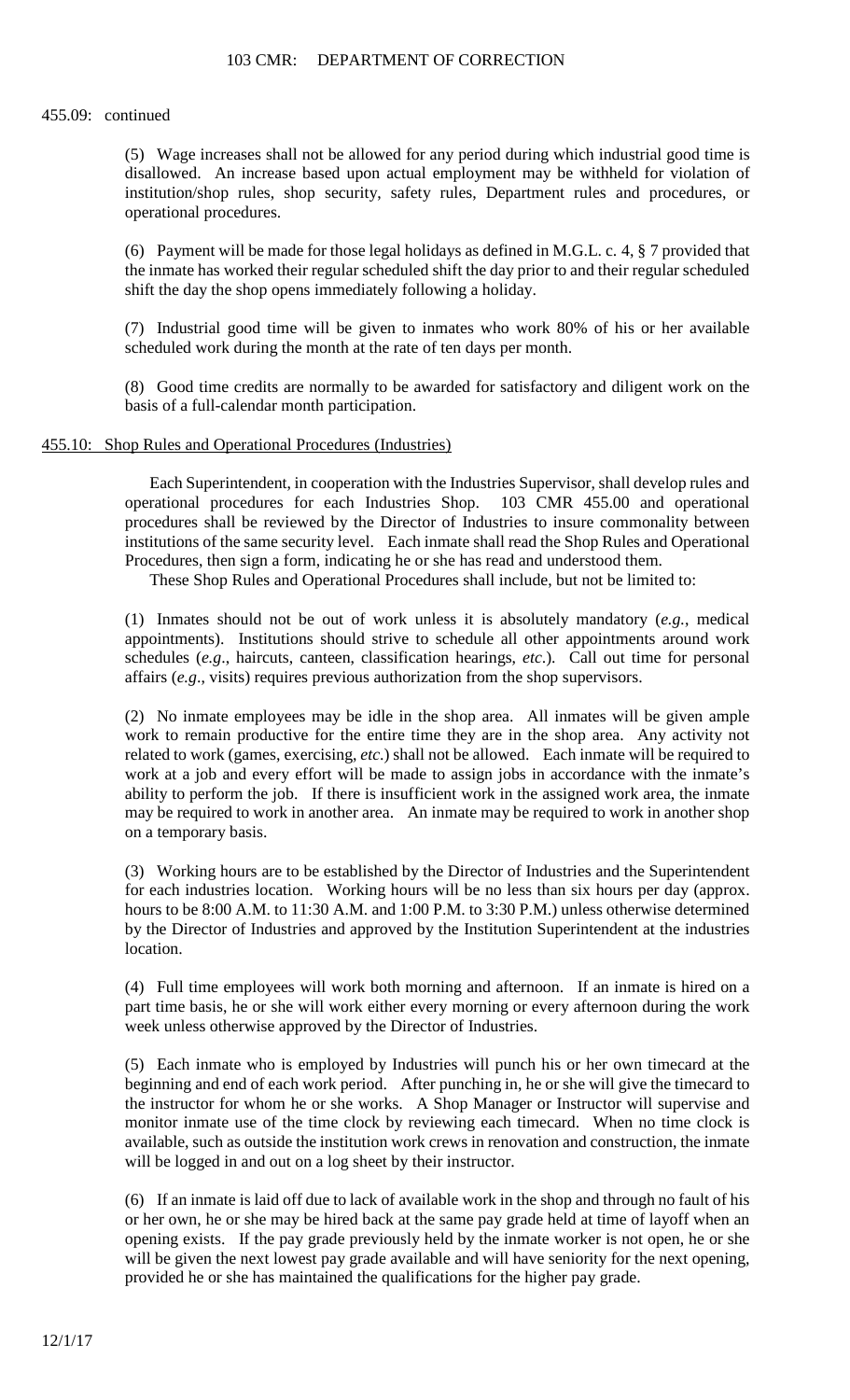## 455.10: continued

(7) Inmates may be removed from their work assignment for security reasons. Nothing in 103 CMR 455.00 shall be construed as limiting the ability of correction personnel to remove an inmate from his or her work assignment.

(8) Any inmate worker may be fired by his or her work supervisor or the Industries Supervisor for work-related issues, which include, but are not limited to:

(a) Poor quality/low output of work;

(b) Disruption of work area;

(c) Poor attendance;

(d) Laziness or any activity during work which is not related to work (*e.g*., games, exercise);

(e) Leaving the work area or being out of place without authorization;

(f) Violation of institution/shop rules, shop security or safety rules and/or operational procedures. (*See* 103 CMR 455.11(4)).

(9) Only actual working time will be paid for by Industries. Time away from work for canteen, medication, dentist or doctor's appointments, counseling, school avocation, programs, disciplinary boards, court hearings, visits and other non-industries related absences will not be paid. Inmates removed from work for any reason by the institution will not be paid during their time away from work.

(10) General safety procedures for all shops shall be adhered to.

# 455.11: Performance Evaluation and Non-conformance with Shop Rules and Occupational Procedures

(1) Workers will be reviewed as required by institutional procedures.

(2) There shall be no time requirement for inmate advancement in pay grade. Advancement shall be based on an individual's performance which shall be evaluated by the following criteria:

(a) Consistency in maintaining production quotas;

- (b) Consistency in maintaining quality workmanship;
- (c) Consistency in maintaining a good work attitude;

(d) Consistency in maintaining good working relationships with supervisors and fellow workers;

- (e) Consistency in observing safety, sanitation and hazardous material handling rules;
- (f) Compliance with security regulations regarding inmate movement and tool control;
- (g) Availability of a higher paying slot.

(3) In a case of disruptive action(s) by an inmate employee such as fighting, use of abusive or threatening language, or refusal to obey a direct order, or the violation of any other Department rule or procedure, security will be notified and the inmate will be removed from the industries area immediately. A disciplinary report shall be filed in all cases with copies to the Disciplinary Officer and Industries Supervisor.

(4) Each institution shall have written procedures for informing inmates when their performance, work pace, productive output and/or quality are not up to standards. These shall be progressive, starting with recorded verbal warnings (held in a file for one year), written warnings setting forth what is required and when it is to be accomplished. If these are not met, then a written termination stating the standards not met will be given to the inmate.

(5) Results of disciplinary board hearings will not affect a termination decision by an industries staff member if the reason for the termination involved violations of 103 CMR 455.11(8).

# 455.12: Compensation for Work Related Inmate Injuries

(1) The first three working days of time lost due to work related injuries will be paid at the full regular rate including longevity where applicable.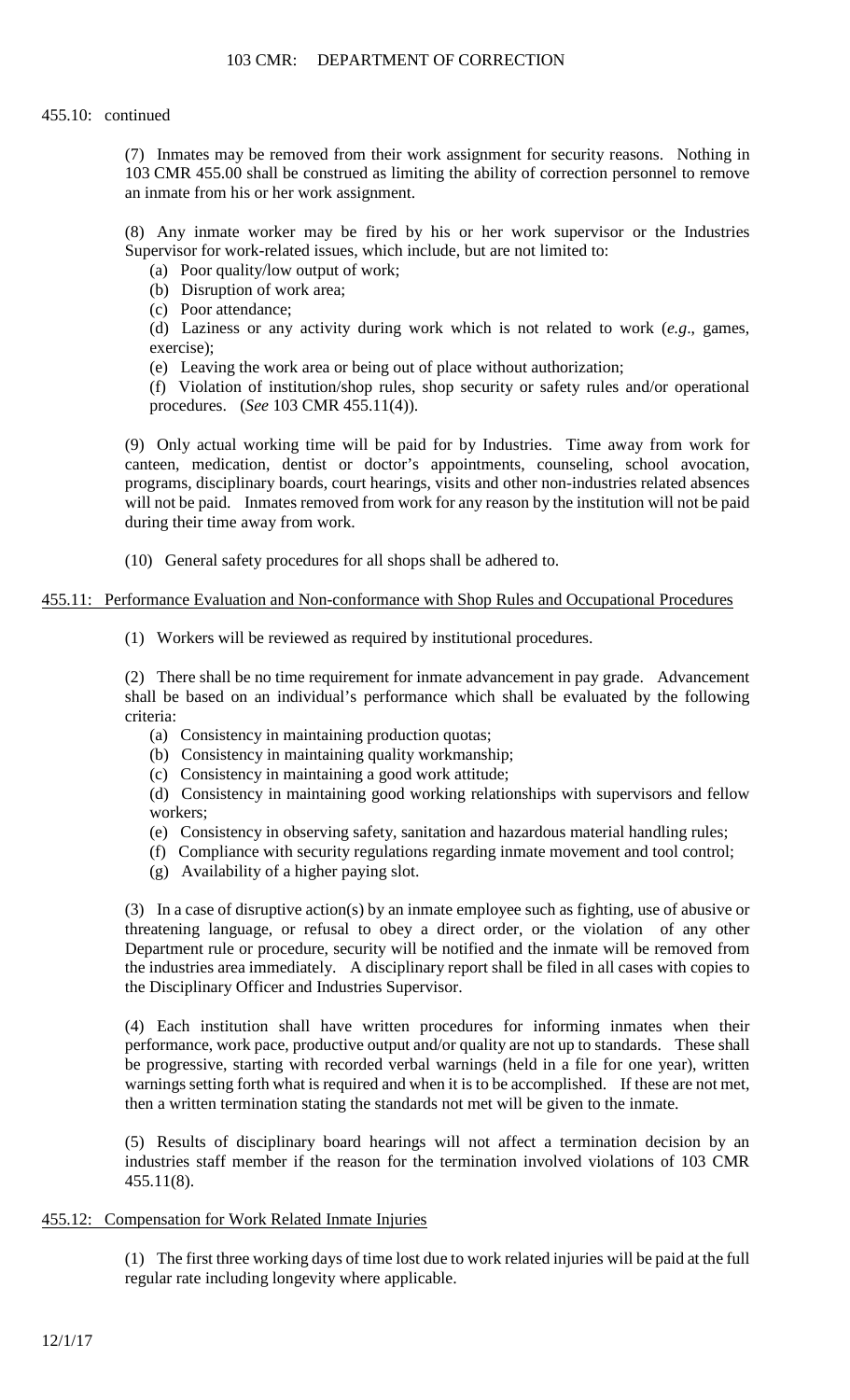#### 455.12: continued

(2) Time after the first three working days will be paid at 50% of the regular rate including longevity pay. Overtime pay is not considered part of the regular rate.

(3) Injuries sustained by inmate workers, willfully or with intent to injure others, or injury suffered in any activities not directly related to their work assignments, will not be eligible for compensation under 103 CMR 455.12(1) and (2).

(4) A medical report of disability, cause of disability, and length of recuperation must be provided to Industries Supervisor prior to compensation for work related injuries.

#### 455.13: Industries Staff (Institution)

(1) Each Superintendent with an industries operation within the institution shall develop, in concert with the Industries Supervisor, policies and procedures for maintaining tight security. These policies and procedures shall deal with all security areas necessary, which shall include, but not be limited to, the following:

(a) Inmate control (counts, hourly counts, pat searches, time card control);

(b) Tool control (use of machine tools and equipment, portable hand tools);

(c) Material control (consumables, raw materials, finished goods, hazardous/flammables);

(d) Shipping and receiving truck control (type of shipments, responsibilities for inspection);

(e) Relations between industries staff and institution security staff (clear definition of who performs what functions).

(2) Each Superintendent with an industries operation within the institution shall develop, in concert with the Industries Supervisor, an organizational chart for the industries program which delineates the structure of authority, responsibility and accountability within the institution. Each industries operation may include an Industries Supervisor, Shop Manager (Instructor III), Assistant Shop Manager (Instructor II), Shop Instructors (Instructor I), Assistant to the Supervisor, clerical and storekeeper positions.

(3) The organizational chart shall depict the line relationships.

(4) Each Industries Supervisor is directed by the Director of Industries regarding operations and budgetary matters, but is administratively responsible to the institution Superintendent with respect to institutional procedures.

(5) Under the direction of the Industries Supervisor, a Shop Manager's duties include, but are not limited to:

(a) Management of a particular shop and instructor(s) who work in that shop. This includes estimating cost of jobs, planning production, ordering material and monitoring costs;

(b) Submission of shop reports and inspections in compliance with quality control standards;

(c) Maintenance of all inmate shop time records, including computing work hours and signed approval of time cards;

(d) Ensuring that inmate time card records are approved and forwarded to the accounting office for processing of payment;

(e) Monitoring a quality control plan in a shop environment, which is directed toward inmate employee education of the products being manufactured;

(f) Monitoring of security, safety and inmate control procedures, including hourly inmate counts, tool and hazardous material control and regular surveillance of all inmate activity in their shop.

(6) Shop Instructors work under the direction of a Shop Manager and provide first line supervision for inmate employees.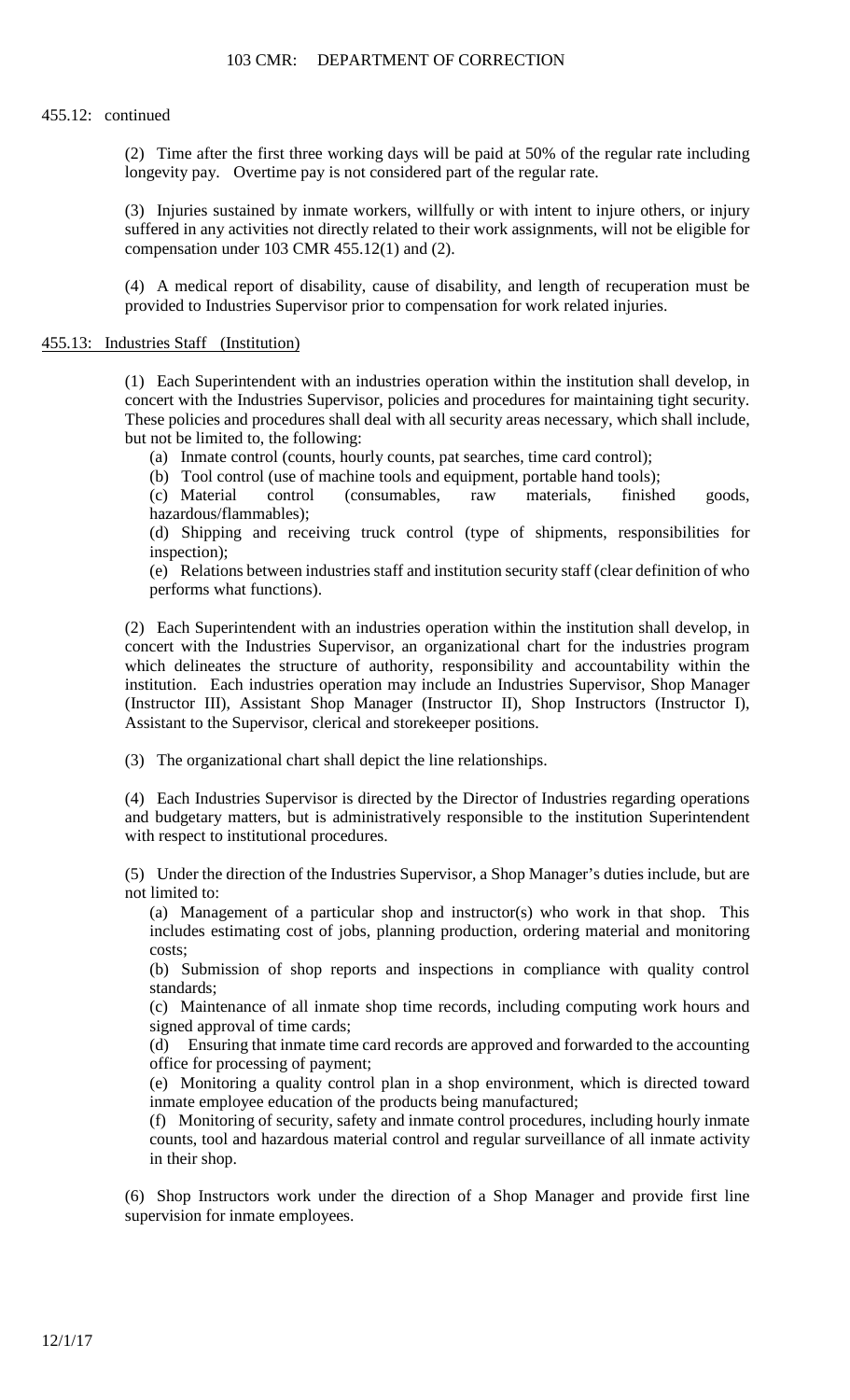## 455.14: Industries Catalog

(1) It is the policy of Correctional Industries that a copy of the Industries Catalog shall be made available to outside agencies on an as needed basis.

(2) If, in order to comply with state law, all state, county and municipal agencies must purchase available items and materials from Correctional Industries, provided that specifications and time schedules for delivery can be met, it shall not be the responsibility of Correctional Industries to be the enforcing agency.

(3) The Industries Catalog shall provide instructions for ordering from the catalog price list and a listing of products and services.

## 455.15: Fiscal Operation and Control Procedures

(1) Cost Accounting Systems - General.

(a) All costs in Correctional Industries associated with manufacturing operations shall be properly accumulated to facilitate planning, pricing, product or service profitability, work force performance and decision making.

- (b) The four major elements comprising the cost of a Correctional Industry product are:
	- 1. Material;
	- 2. Labor;
	- 3. Manufacturing Overhead;
	- 4. Marketing/Administrative Expenses/Reserves.

(2) Accounts Receivable  $(A/R)$ . The accounts receivable function will be kept in prison industries central office. Upon notification by an industries program that a product has been shipped or a service completed for a customer, correctional industries will bill the customer.

(3) Overdue Accounts Receivable. Overdue accounts are reviewed monthly and monitored for appropriate follow up.

(4) Monthly Reports. All shop supervisors shall submit financial information as required in order to complete monthly financial reports.

(5) Inventories. All correctional industries organizational units will keep a perpetual inventory of raw materials, work in process and finished goods. The value of raw materials shall be calculated using the "Average Cost Method" of inventory valuation system. The value of work in process and finished goods will be valued according to the job production ticket and selling price respectively. It is the responsibility of the Industries Supervisor at each institution to make sure raw material requisitions and timecard information are provided to the Assistant to the Supervisor by his Industrial Instructor III's so that accurate job production costs on the job lot tickets can be accumulated.

(6) Job Order Cost System. The Job Order Cost System allows management to compare budgeted to actual costs on each job which passes through production. It is particularly useful where products are made to customer's specifications and the identity of the individual job is maintained or standard products are made in batches and not on a continuous basis.

(7) Process Cost Accounting System. A process cost accounting system is an accounting procedure which is used when production is a continuous process and in which individual job identity is lost. In the Process Cost Accounting System, budgeted costs are set up the same as in the Job Order Cost Accounting System. However, comparisons between budgeted and actual costs are made only at the end of an accounting period in a process cost system rather when an order or batch is completed as in the Job Order System.

(8) General Fund Appropriation. Correctional Industries receives an annual appropriation for salaries, some support costs, as well as material costs to manufacture license plates for the Registry of Motor Vehicles.

(9) Restricted Revenue. Restricted revenue funds become available from the sale of industries products and services. These funds are accumulated in a central account under the control of the Comptroller's Bureau.